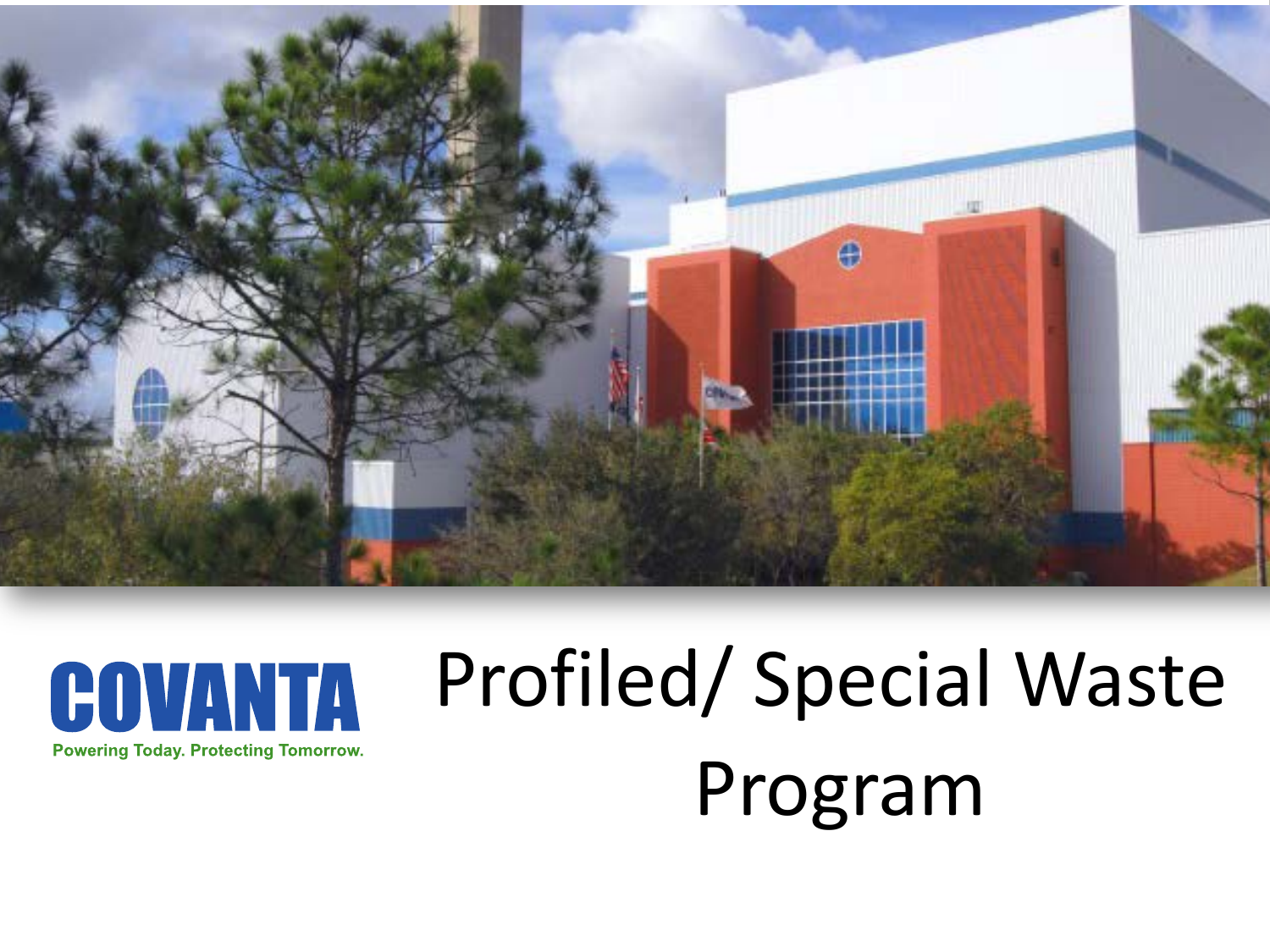### Connecticut Energy from Waste Facilities



#### Southeastern CT RRF

- Preston, CT
- 690 TPD (MSW)
- 18 MW
- 40 TPD (SW)

#### Bristol RRF

- Bristol, CT
- 650 TPD (MSW)
- 16 MW
- 40 TPD (SW)



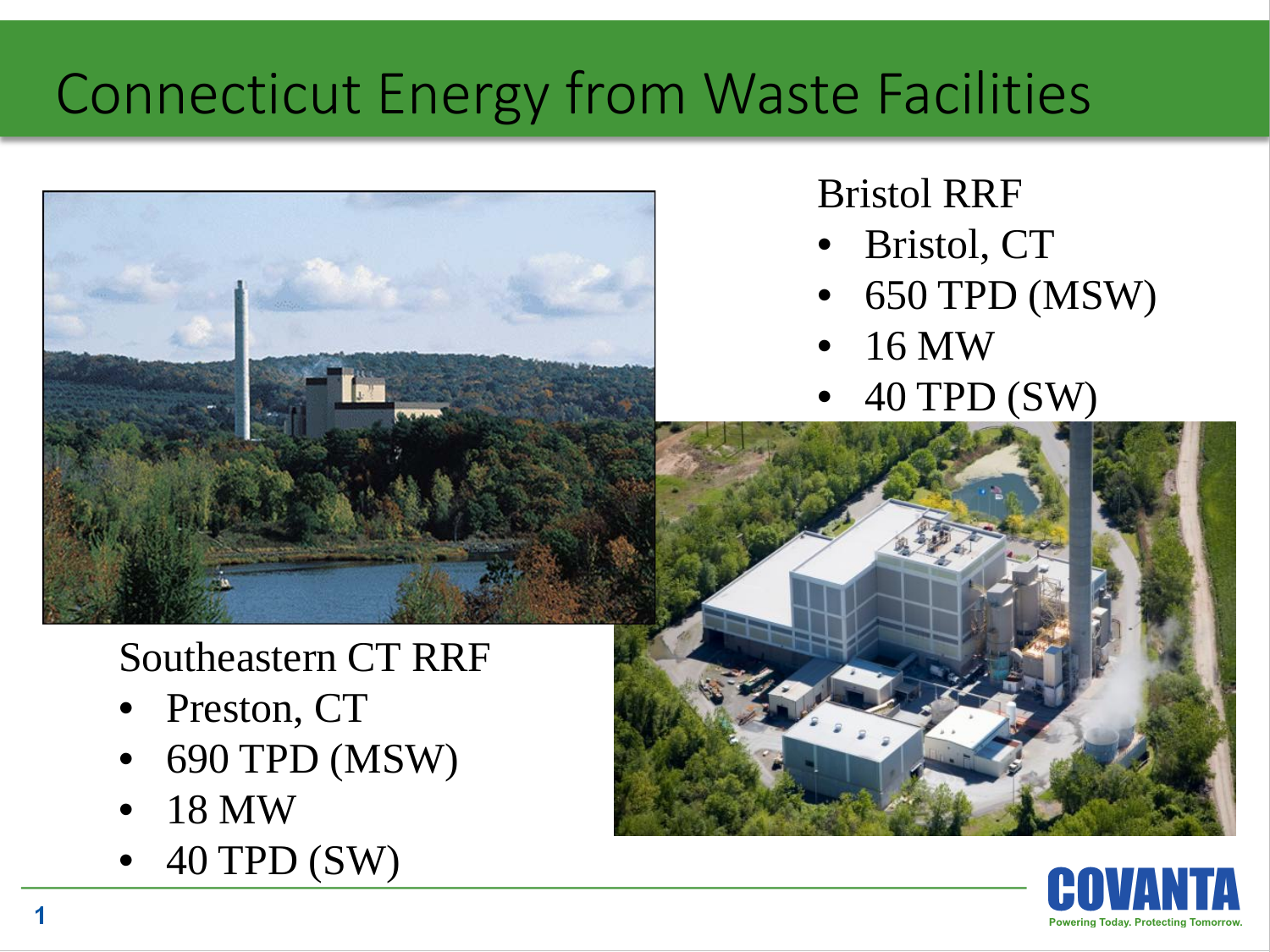### Energy-from-Waste Process

- Partner with municipalities to sustainably combust waste
- Technologically advanced facilities combust waste at high temperatures
- Resulting steam used to produce electricity sold to Eversource (12-15K homes)
- Metals are retrieved from the process and recycled



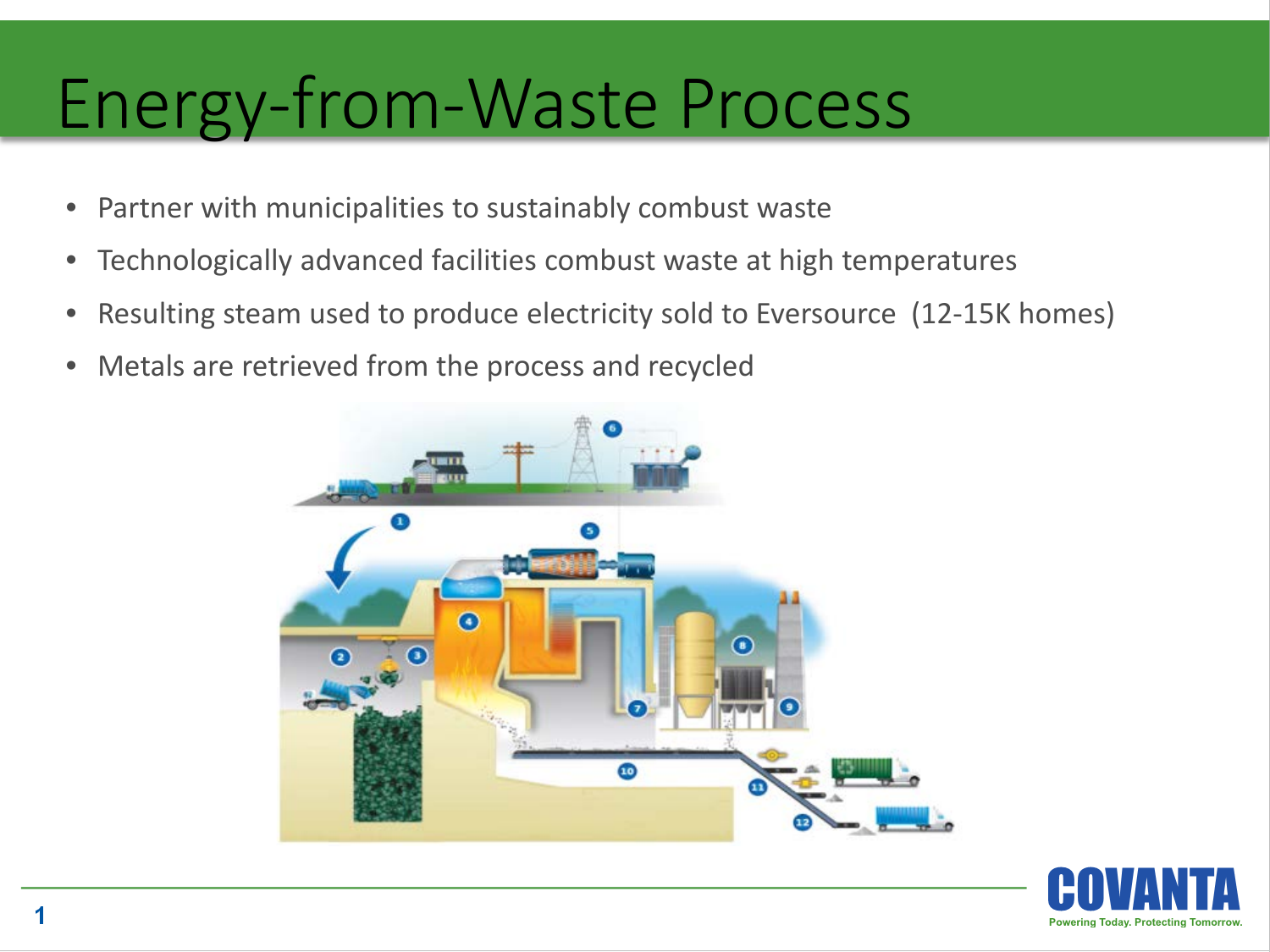# **Definitions**

#### • **Profiled/ Special Waste**

- Waste from industrial, commercial, manufacturing, chemical, pharmaceutical, consumer, agricultural and law enforcement.
- Separated from MSW due to special handling requirements, corporate policy, or security concerns
- **Covanta Environmental Solutions Departments**
	- Sales and Marketing
		- Develop relationships with waste generators and third party waste services companies
	- Environmental Health and Safety
		- Review all candidate waste streams to ensure acceptability
	- Account Executives/Customer Service
		- Maintain day-to-day contact with customers

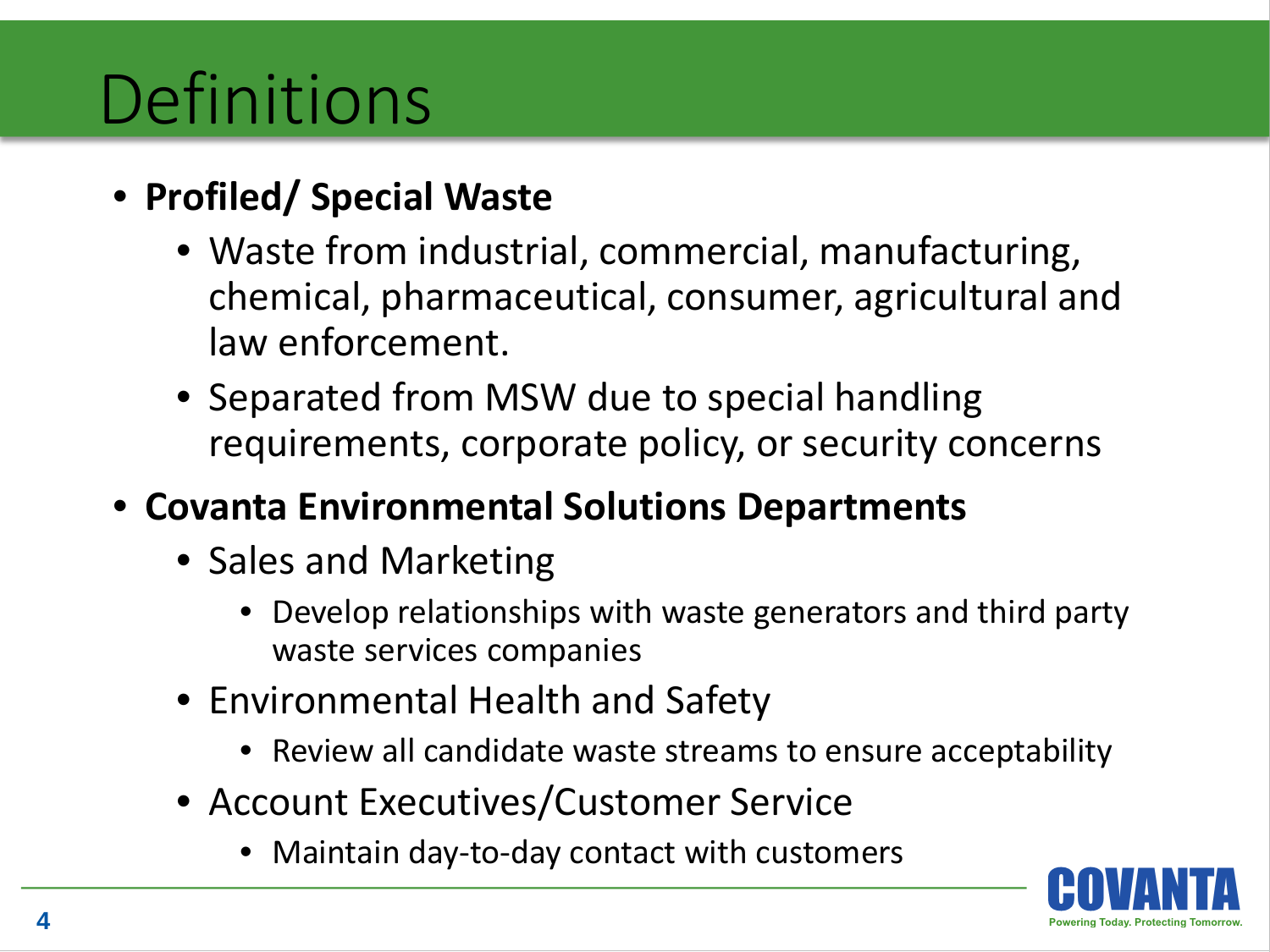# Types of Profiled Waste

- Pharmaceuticals expired drugs
- Consumer / Personal Care Products recalled shampoo
- Industrial/Chemical Process Waste toothpaste waste
- Oily Contaminated Waste absorbent pads, speedi-dry
- Seized/Secure Destruction Materials Contraband
- Agricultural Root knots/balls
- APHIS/Foreign Garbage airport or sub-base waste

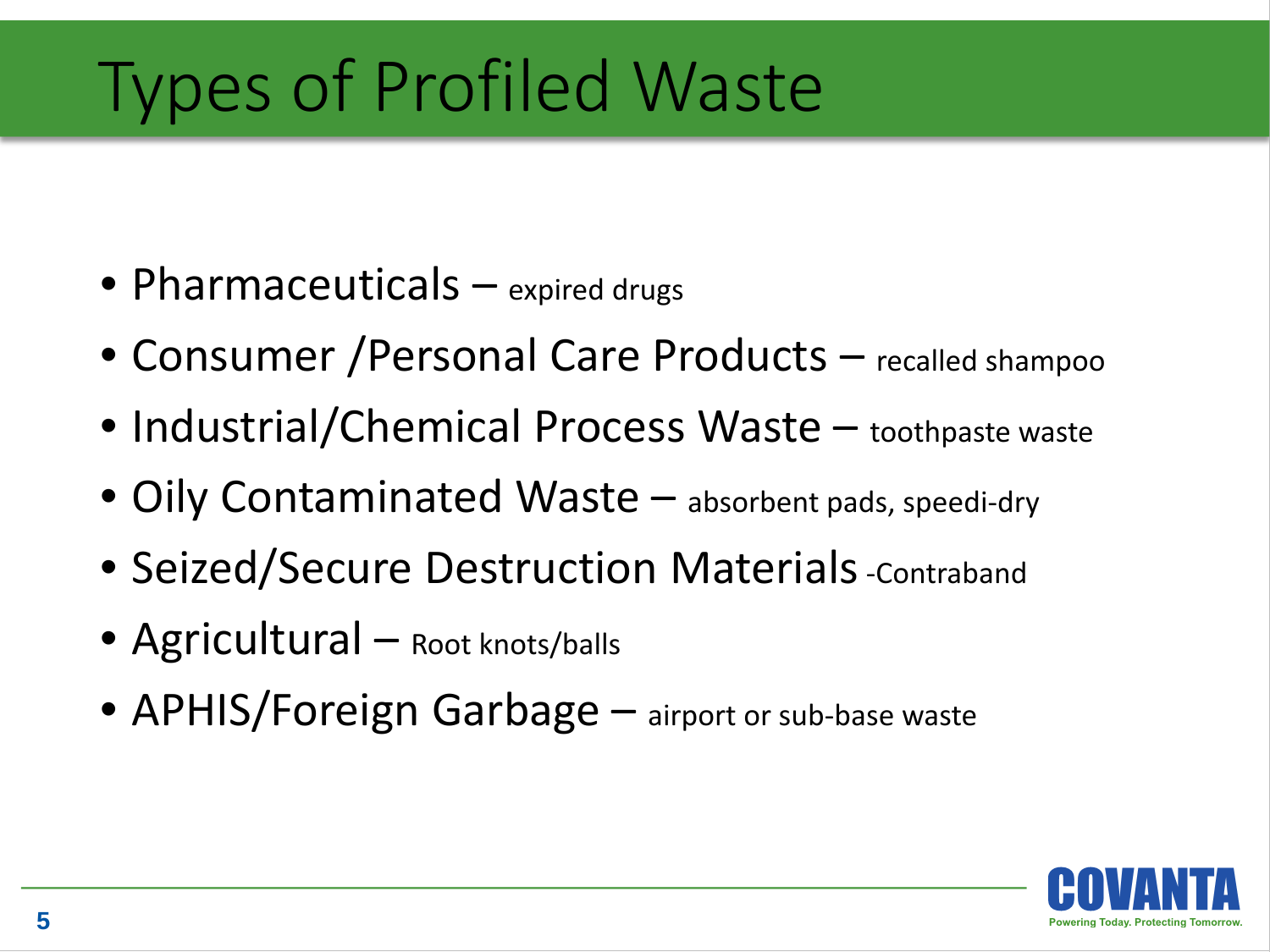## Special Waste Permit Conditions

- 40 tons per day limit
- No free draining liquids
- No waste allowed in drums
- Non-hazardous by testing or knowledge of process ("Hazardous Waste Determination")
- Annual recertification of non-hazardous waste stream

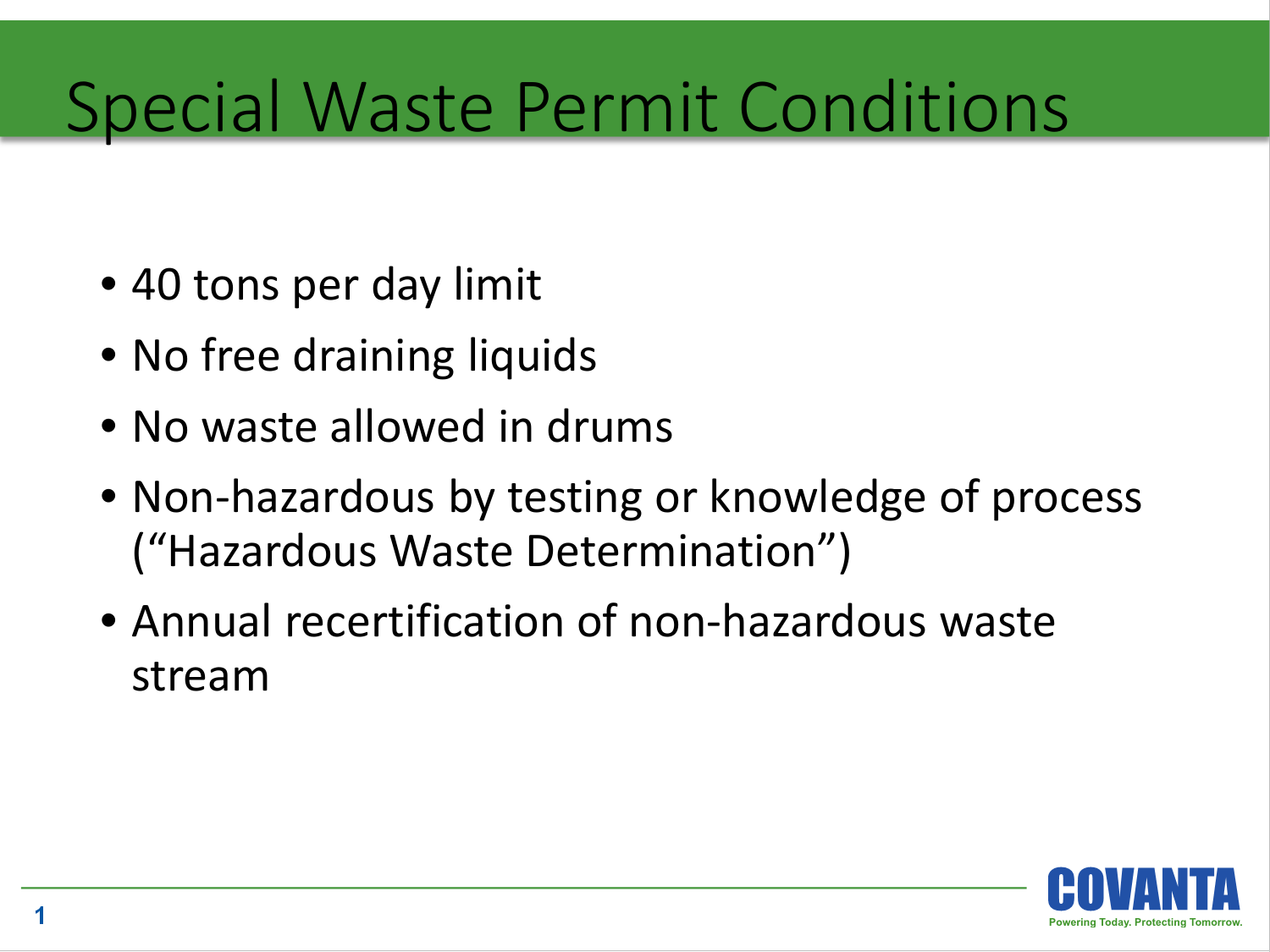### Profiled Waste Approval Process

- Material Characterization Form (MCF)
- Tracking Number
- EH&S Review
- Facility Review
- Terms & Conditions
- Approval Letter
- Approval process is managed in CRM (Customer Relationship Management) Database. CRM is used to track customers from 1<sup>st</sup> contact through the approval process and continued service

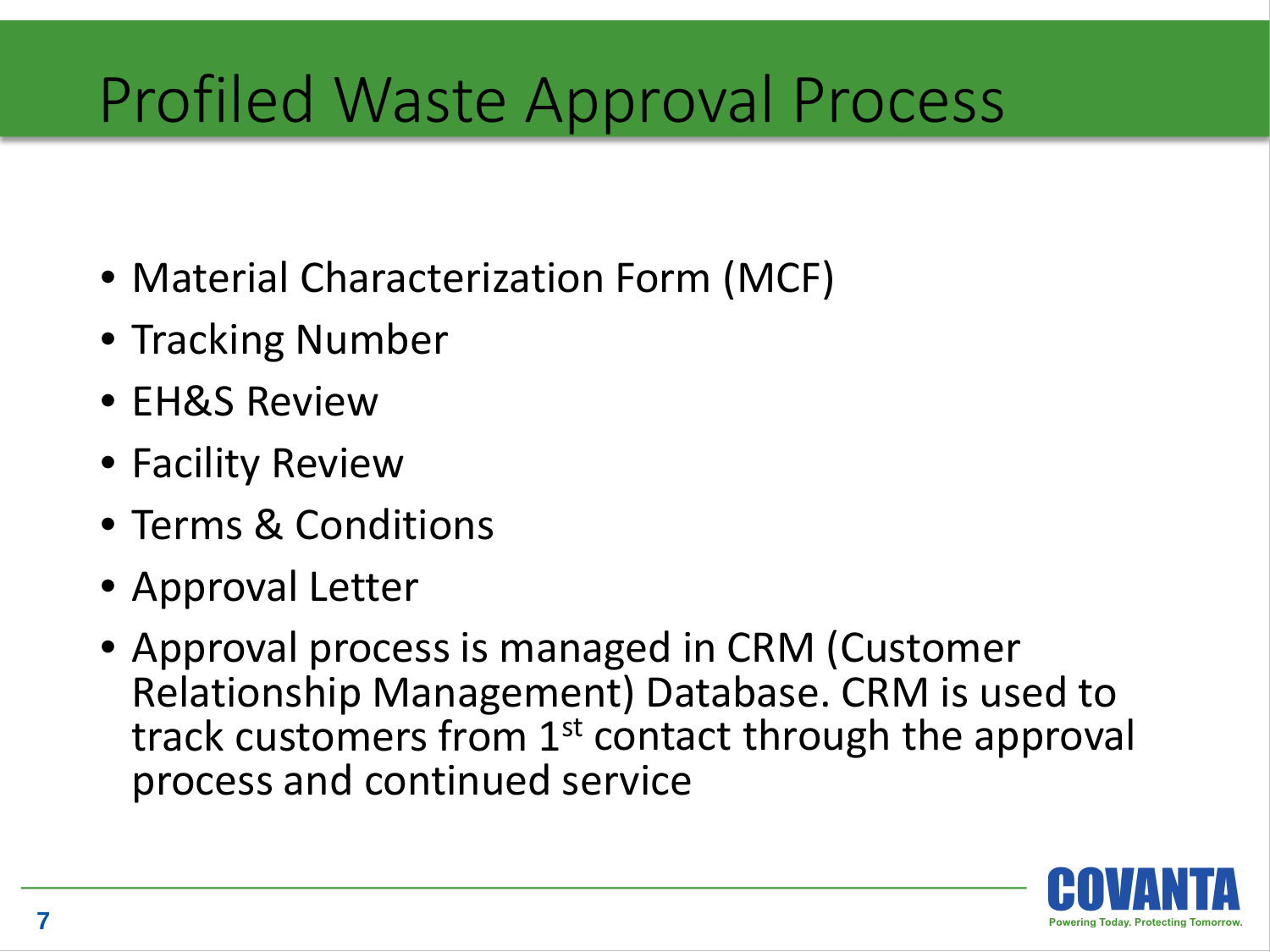### How Profiled Waste is Scheduled, Received and Processed

- Scheduling
- Pre Shipment Form and Non Hazardous Certification Form
- Delivery Date
- Special Handling Requirements
- Witness Burns arranged during scheduling
- Certification of disposal/destruction

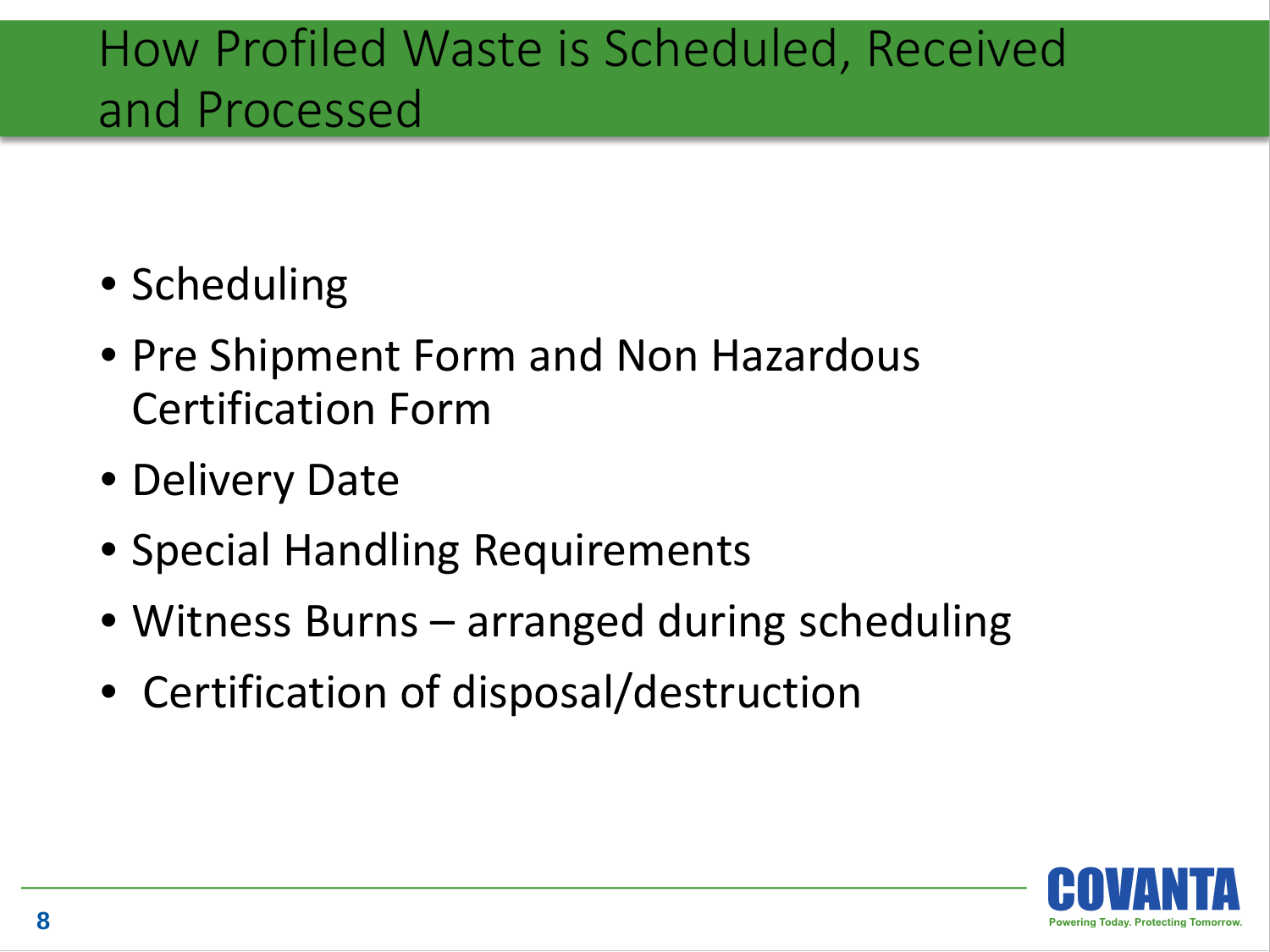# Document Control/Retention

- Documents Kept on File
- Training Records
- SOP Manual
- Profiled Waste Corporate Reviews